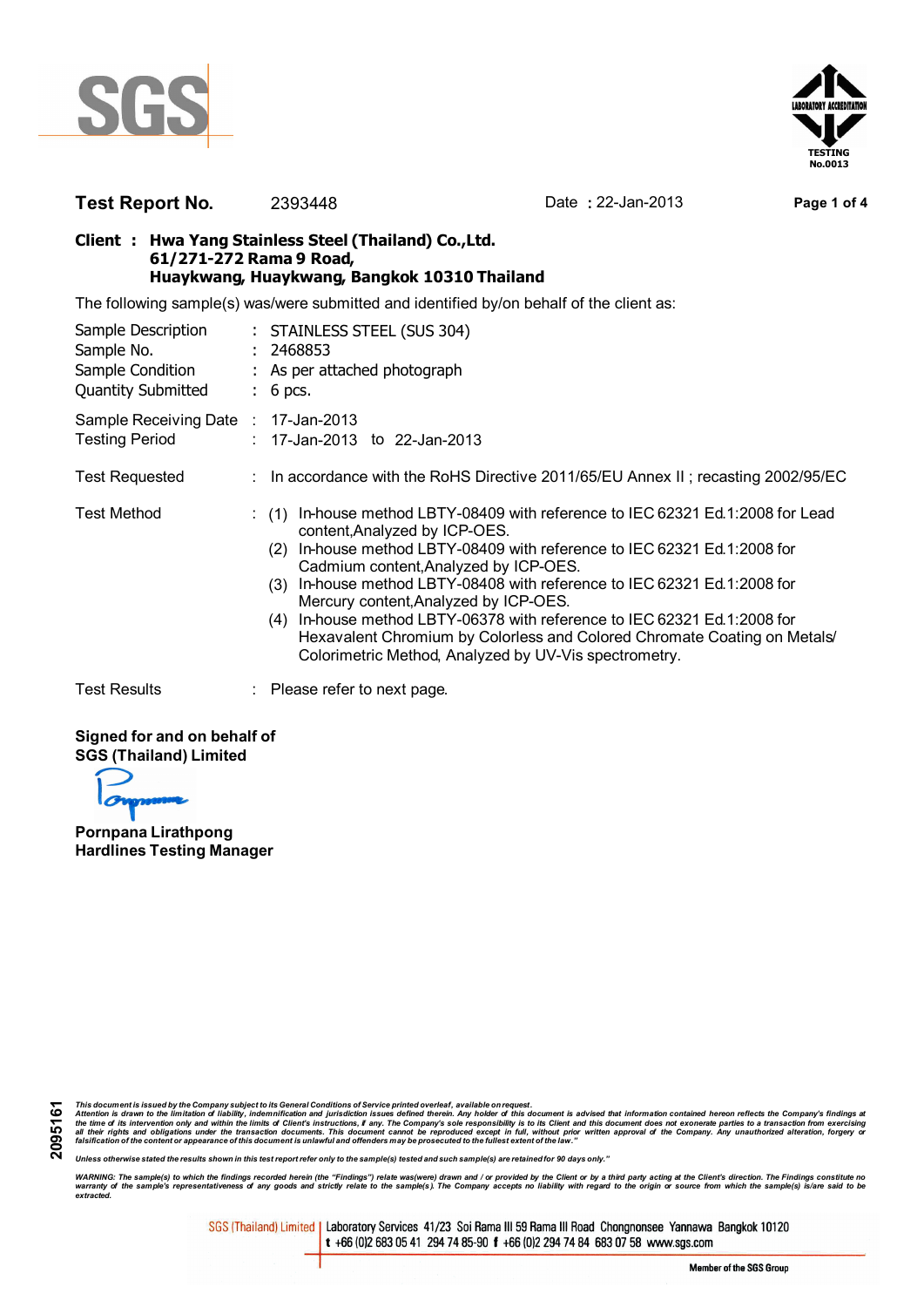



## **Test Report No.** 2393448 Date **:** 22-Jan-2013 **Page 2 of 4 TEST RESULTS**

Test results by chemical method (Unit: mg/kg)

| Test Item (s):                                                                      | Method<br>(Refer to) | Result (1) | <b>MDL</b> | <b>RoHS Limit</b> |
|-------------------------------------------------------------------------------------|----------------------|------------|------------|-------------------|
| Lead (Pb)                                                                           | (1)                  | n.d.       | 2          | 1000              |
| Cadmium (Cd)                                                                        | (2)                  | n.d.       | 2          | 100               |
| Mercury (Hg)                                                                        | (3)                  | n.d.       | 2          | 1000              |
| Hexavalent Chromium (CrVI) by Spot<br>test / boiling water extraction<br>(optional) | (4)                  | Negative   |            | 1000              |

Test Part Description

Result (1) metal

Note :

(a) mg/kg = ppm ; 0.1wt% = 1000 ppm

(b) n.d. = Not Detected

(c) MDL = Method Detection Limit

(d) Spot-test:

Negative - Absence of CrVI coating, Positive = Presence of CrVI coating;

 (The tested sample should be further verified by boiling-water-extraction method if the spot test result cannot be confirmed.)

Boiling-water-extraction:

Negative = Absence of CrVI coating

 Positive = Presence of CrVI coating; the detected concentration in boiling-water-extraction solution is equal or greater than 0.02 mg/kg with 50 cm2 sample area.

(e) "-" = Not regulated

 $\hat{f}$  For corrosion protection coatings on metals: Information on storage conditions and production date of the tested sample is unavailable and thus results of Cr(VI) represent status of the sample at the time of testing represent status of the sample at the time of testing.

**2095161**

This document is issued by the Company subject to its General Conditions of Service printed overleaf, available on request.<br>Attention is drawn to the limitation of liability, indemnification and purisdiction issues defined

*Unless otherwise stated the results shown in this test report refer only to the sample(s) tested and such sample(s) are retained for 90 days only."*

WARNING: The sample(s) to which the findings recorded herein (the "Findings") relate was(were) drawn and / or provided by the Client or by a third party acting at the Client's direction. The Findings constitute no<br>warranty *extracted.*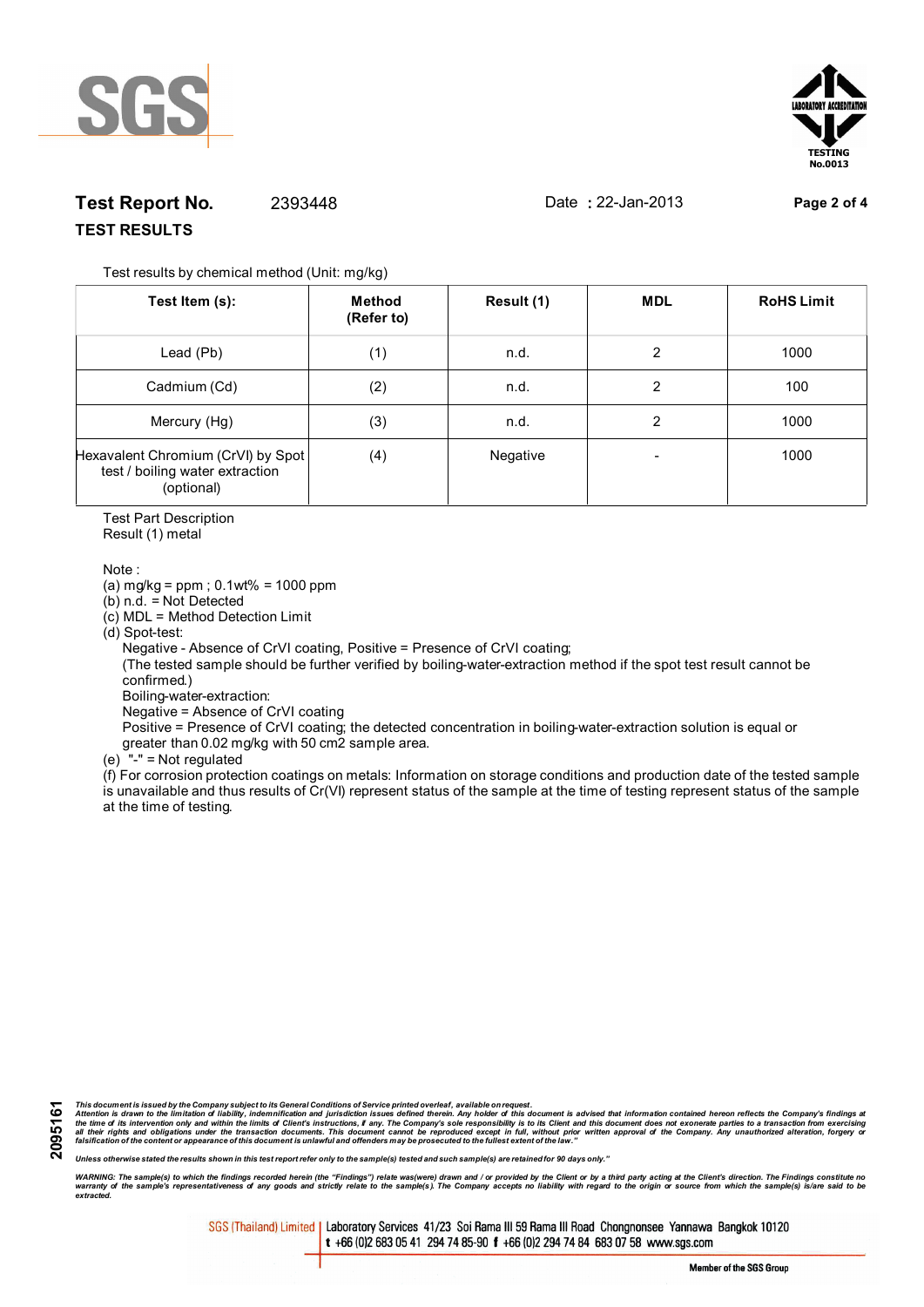





This document is issued by the Company subject to its General Conditions of Service printed overleaf, available on request.<br>Attention is drawn to the limitation of liability, indemnification and purisdiction issues defined

*Unless otherwise stated the results shown in this test report refer only to the sample(s) tested and such sample(s) are retained for 90 days only."*

WARNING: The sample(s) to which the findings recorded herein (the "Findings") relate was(were) drawn and / or provided by the Client or by a third party acting at the Client's direction. The Findings constitute no<br>warranty *extracted.*